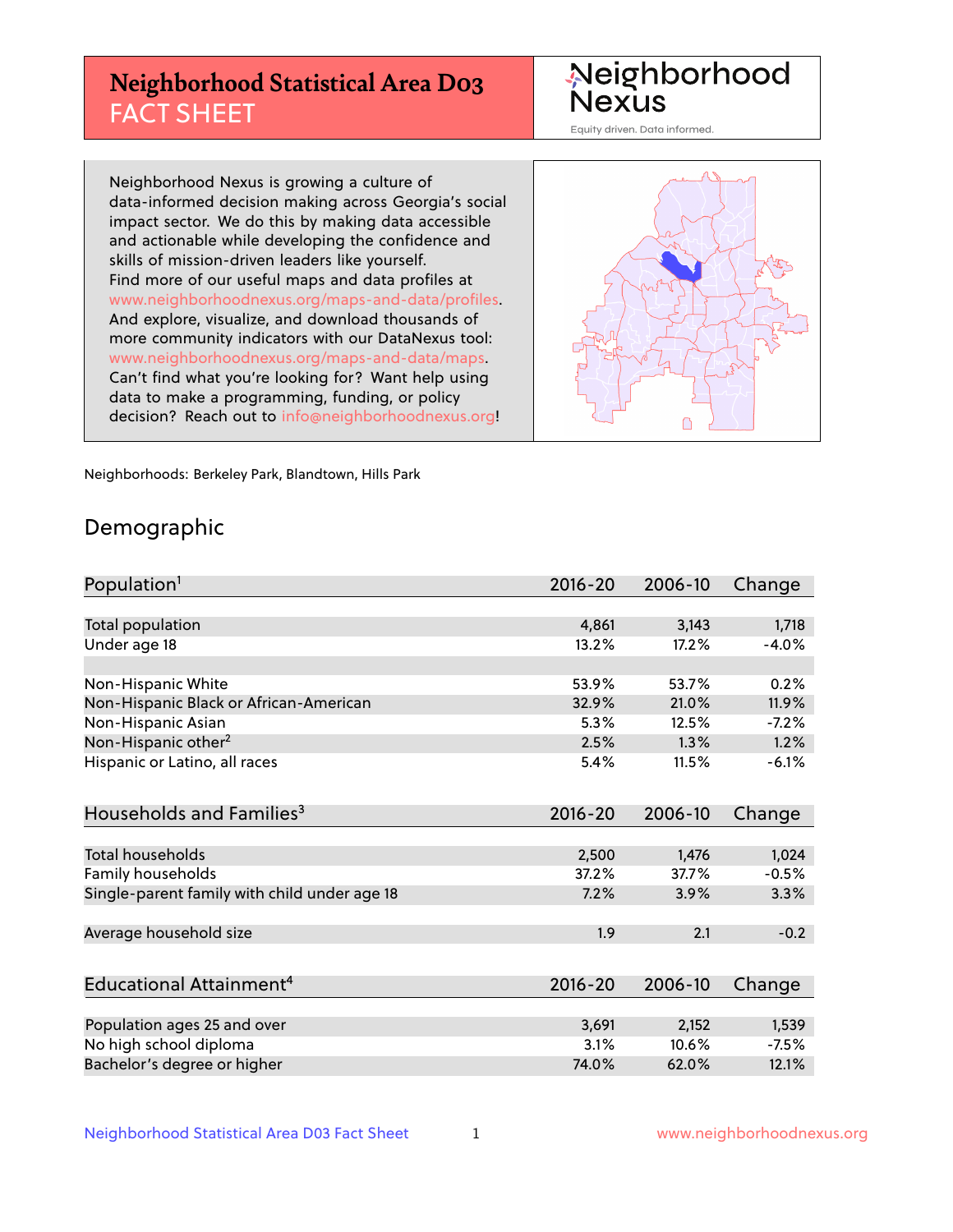# Change Measures, continued...

| Employment <sup>5</sup>                                 | 2016-20         | 2006-10         | Change   |
|---------------------------------------------------------|-----------------|-----------------|----------|
| Total workers residing in Neighborhood Statistical Area | 2,283           | 586             | 1,697    |
| Workers with earnings \$1250/month or less              | 11.3%           | 22.0%           | $-10.7%$ |
| Workers with earnings \$1251/month to \$3333/month      | 16.6%           | 37.7%           | $-21.2%$ |
| Workers with earnings greater than \$3333/month         | 72.1%           | 40.3%           | 31.9%    |
|                                                         |                 |                 |          |
| Total jobs located in Neighborhood Statistical Area     | 11,088          | 7,286           | 3,802    |
| Jobs with earnings \$1250/month or less                 | 18.4%           | 19.3%           | $-0.9%$  |
| Jobs with earnings \$1251/month to \$3333/month         | 34.4%           | 47.0%           | $-12.7%$ |
| Jobs with earnings greater than \$3333/month            | 47.3%           | 33.7%           | 13.6%    |
|                                                         |                 |                 |          |
| Jobs/workers ratio                                      | 4.9             | 12.4            | $-7.6$   |
|                                                         |                 |                 |          |
| Income and Poverty <sup>6</sup>                         | 2016-20         | 2006-10         | Change   |
|                                                         |                 |                 |          |
| Median household income                                 | \$94,707        | \$54,686        | \$40,020 |
|                                                         |                 |                 |          |
|                                                         |                 | 3,143           | 1,718    |
| Population for whom poverty status is determined        | 4,861<br>13.5%  | 12.4%           | 1.1%     |
| Population below poverty                                |                 |                 |          |
| Housing <sup>7</sup>                                    | 2016-20         | 2006-10         | Change   |
|                                                         |                 |                 |          |
| Total housing units                                     | 2,768           | 1,703           | 1,066    |
| Occupied housing units                                  | 90.3%           | 86.7%           | 3.6%     |
| Vacant housing units                                    | 9.7%            | 13.3%           | $-3.6%$  |
|                                                         |                 |                 |          |
| Occupied housing units                                  | 2,500           | 1,476           | 1,024    |
| Owner occupied housing units                            | 37.5%           | 49.2%           | $-11.7%$ |
| Renter occupied housing units                           | 62.5%           | 50.8%           | 11.7%    |
|                                                         |                 |                 |          |
| Access to a Vehicle <sup>8</sup>                        | $2016 - 20$     | 2006-10         | Change   |
|                                                         |                 |                 |          |
| Occupied housing units                                  | 2,500           | 1,476           | 1,024    |
| No vehicle available                                    | 3.2%            | 5.4%            | $-2.1%$  |
|                                                         |                 |                 |          |
| Crime Rates, per 10,000 Population <sup>9</sup>         | 2017-21         | 2012-16         | Change   |
|                                                         |                 |                 |          |
| All Part I crimes                                       |                 |                 | $-346.6$ |
| Violent crime                                           | 1,274.2<br>48.1 | 1,620.8<br>75.9 | $-27.8$  |
| Murder                                                  |                 |                 |          |
|                                                         | 0.8             | 0.0             | 0.8      |
| Robbery                                                 | 22.2            | 54.3            | $-32.1$  |
| Aggravated assault                                      | 25.1            | 21.6            | 3.5      |
| Property crime                                          | 1,226.1         | 1,544.9         | $-318.8$ |
| <b>Burglary</b>                                         | 71.6            | 119.1           | $-47.6$  |
| Larceny                                                 | 1,035.6         | 1,292.5         | $-256.9$ |
| Vehicle theft                                           | 118.9           | 133.2           | $-14.3$  |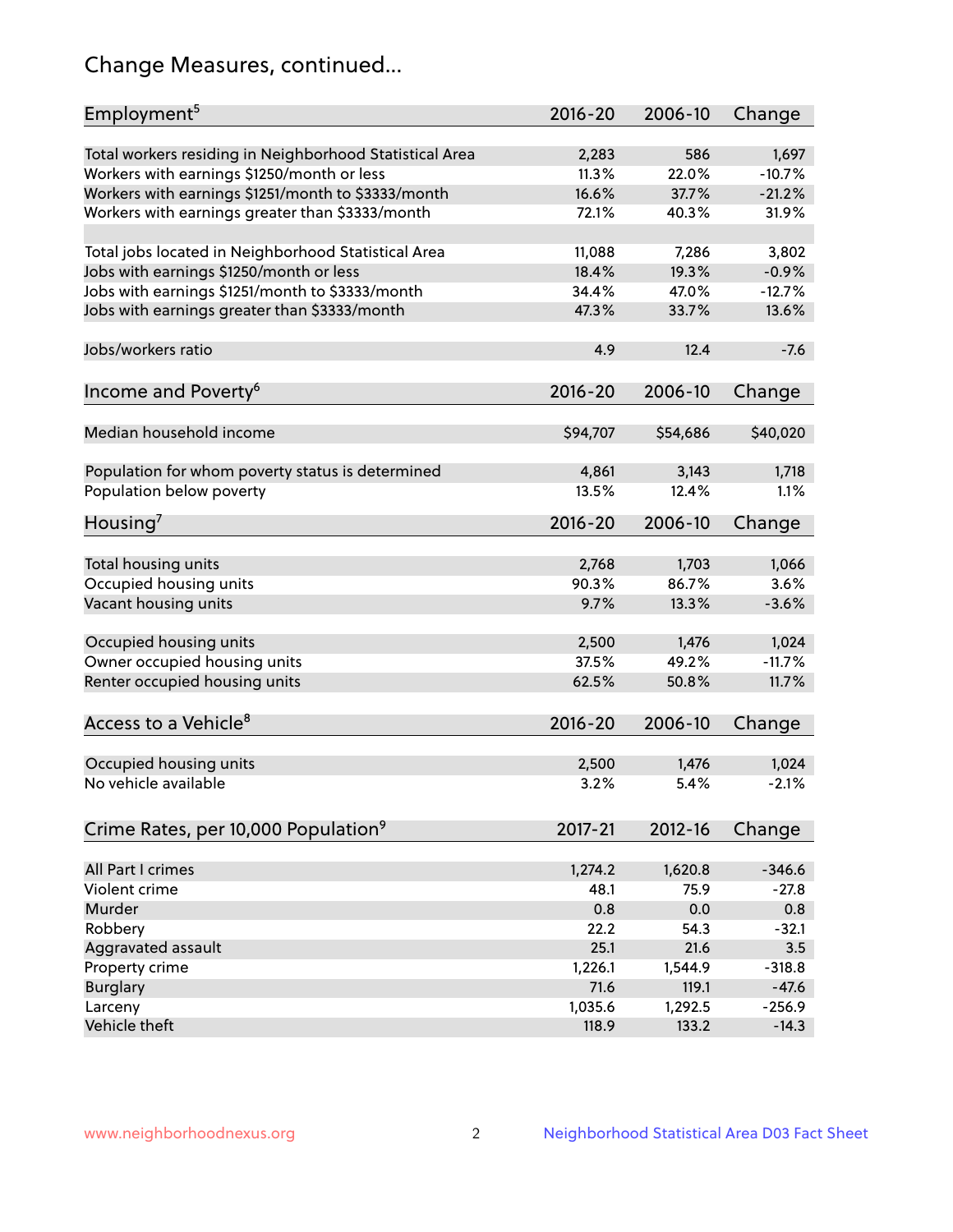# Current Data: Demographic

| Sex and Age, 2016-20 <sup>10</sup>                    | <b>Estimate</b> | Margin of Error |
|-------------------------------------------------------|-----------------|-----------------|
| Total population                                      | 4,861           | $\pm$ 854       |
| Male                                                  | 51.1%           | $\pm$ 5.1%      |
| Female                                                | 48.9%           | $\pm$ 10.3%     |
| Under 5 years                                         | 5.7%            | $\pm$ 3.1%      |
| 5 to 9 years                                          | 5.2%            | $\pm$ 4.7%      |
| 10 to 14 years                                        | 2.2%            | $\pm 2.6\%$     |
| 15 to 19 years                                        | 3.1%            | ±4.8%           |
| 20 to 24 years                                        | 7.9%            | $\pm 4.0\%$     |
| 25 to 34 years                                        | 42.4%           | $\pm$ 9.1%      |
| 35 to 44 years                                        | 16.7%           | $\pm$ 5.1%      |
| 45 to 54 years                                        | 7.9%            | $\pm$ 3.1%      |
| 55 to 59 years                                        | 2.2%            | $\pm1.6\%$      |
| 60 to 64 years                                        | 4.5%            | $\pm$ 5.0%      |
| 65 to 74 years                                        | 1.3%            | $\pm1.6\%$      |
| 75 to 84 years                                        | 0.8%            | ±1.4%           |
| 85 years and over                                     | 0.1%            | $\pm$ 0.5%      |
| Median age (years)                                    | 29.5            | $\pm$ 0.4       |
| Race and Ethnicity, 2016-20 <sup>11</sup>             | <b>Estimate</b> | Margin of Error |
| <b>Total population</b>                               | 4,861           | $\pm$ 854       |
| Hispanic or Latino (of any race)                      | 5.4%            | $\pm$ 3.2%      |
| Not Hispanic or Latino                                | 94.6%           | $\pm$ 5.6%      |
| White alone                                           | 53.9%           | $\pm$ 9.0%      |
| Black or African American alone                       | 32.9%           | ±11.7%          |
| American Indian and Alaska Native alone               | 0.3%            | $\pm$ 0.8%      |
| Asian alone                                           | 5.3%            | ±4.0%           |
| Native Hawaiian and other Pacific Islander alone      | 0.0%            | $\pm$ 0.3%      |
| Some other race alone                                 | 1.0%            | ±1.6%           |
| Two or more races                                     | 1.2%            | ±1.4%           |
| U.S. Citizenship Status, 2016-20 <sup>12</sup>        | Estimate        | Margin of Error |
| Foreign-born population                               | 405             | $\pm 245$       |
| Naturalized U.S. citizen                              | 37.8%           | $\pm 28.2\%$    |
| Not a U.S. citizen                                    | 62.2%           | $\pm$ 32.6%     |
| Citizen, Voting Age Population, 2016-20 <sup>13</sup> | <b>Estimate</b> | Margin of Error |
| Citizen, 18 and over population                       | 3,971           | $\pm 709$       |
| Male                                                  | 51.8%           | $\pm$ 6.5%      |
| Female                                                | 48.2%           | $\pm$ 10.8%     |
|                                                       |                 |                 |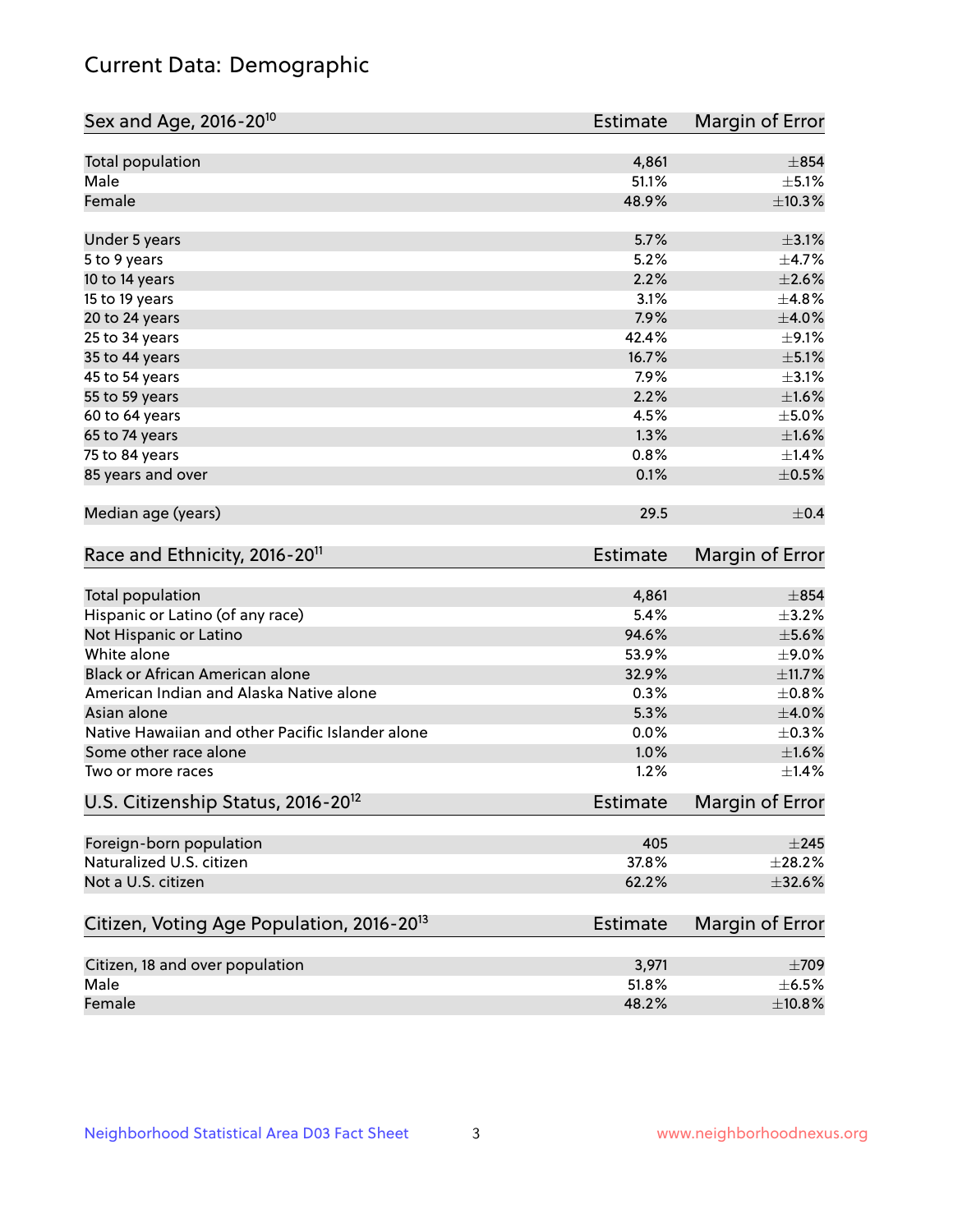# Current Data: Economic

| Income, 2016-20 <sup>14</sup>                                     | <b>Estimate</b> | Margin of Error |
|-------------------------------------------------------------------|-----------------|-----------------|
| All households                                                    |                 | $\pm$ 386       |
|                                                                   | 2,500<br>6.8%   | $\pm$ 5.1%      |
| Less than \$10,000                                                |                 | $\pm$ 4.5%      |
| \$10,000 to \$14,999                                              | 3.0%            |                 |
| \$15,000 to \$24,999                                              | 2.8%            | $\pm$ 3.1%      |
| \$25,000 to \$34,999                                              | 3.6%            | $\pm$ 3.2%      |
| \$35,000 to \$49,999                                              | 8.9%            | $\pm$ 5.9%      |
| \$50,000 to \$74,999                                              | 14.1%           | $\pm$ 7.8%      |
| \$75,000 to \$99,999                                              | 13.6%           | $\pm$ 7.6%      |
| \$100,000 to \$149,999                                            | 18.8%           | ±10.2%          |
| \$150,000 to \$199,999                                            | 12.4%           | $\pm$ 6.4%      |
| \$200,000 or more                                                 | 15.9%           | $\pm$ 7.8%      |
| Median household income (dollars)                                 | \$94,707        | $\pm$ 7,505     |
| Mean household income (dollars)                                   | \$123,590       | $±$ 27,064      |
| Households with earnings                                          | 92.1%           | $\pm$ 7.5%      |
| Mean earnings (dollars)                                           | \$124,903       | $±$ 25,836      |
| Households with Social Security                                   | 7.1%            | $\pm$ 6.2%      |
| Mean Social Security income (dollars)                             | \$11,892        | $\pm$ 3,727     |
| Households with retirement income                                 | 11.4%           | ±6.9%           |
| Mean retirement income (dollars)                                  | \$21,682        | ±15,938         |
| Households with Supplemental Security Income                      | 1.4%            | $\pm 2.1\%$     |
| Mean Supplemental Security Income (dollars)                       | \$10,481        | ±4,855          |
| Households with cash public assistance income                     | 0.1%            | $\pm$ 0.7%      |
| Mean cash public assistance income (dollars)                      | \$0             | $\pm 0$         |
| Households with Food Stamp/SNAP benefits in the past 12<br>months | 3.2%            | $\pm 4.6\%$     |
|                                                                   |                 |                 |
| Family households                                                 | 931             | $\pm$ 310       |
| Less than \$10,000                                                | 7.2%            | ±10.3%          |
| \$10,000 to \$14,999                                              | 8.7%            | ±11.8%          |
| \$15,000 to \$24,999                                              | 0.6%            | $\pm 2.8\%$     |
| \$25,000 to \$34,999                                              | 1.4%            | ±4.4%           |
| \$35,000 to \$49,999                                              | 4.2%            | $\pm$ 5.6%      |
| \$50,000 to \$74,999                                              | 2.8%            | $\pm$ 3.9%      |
| \$75,000 to \$99,999                                              | 12.2%           | ±11.9%          |
| \$100,000 to \$149,999                                            | 18.6%           | ±15.3%          |
| \$150,000 to \$199,999                                            | 7.3%            | $\pm$ 6.6%      |
| \$200,000 or more                                                 | 37.0%           | $\pm$ 18.5%     |
| Median family income (dollars)                                    | \$132,942       | ±19,955         |
| Mean family income (dollars)                                      | \$175,102       | ± 65,906        |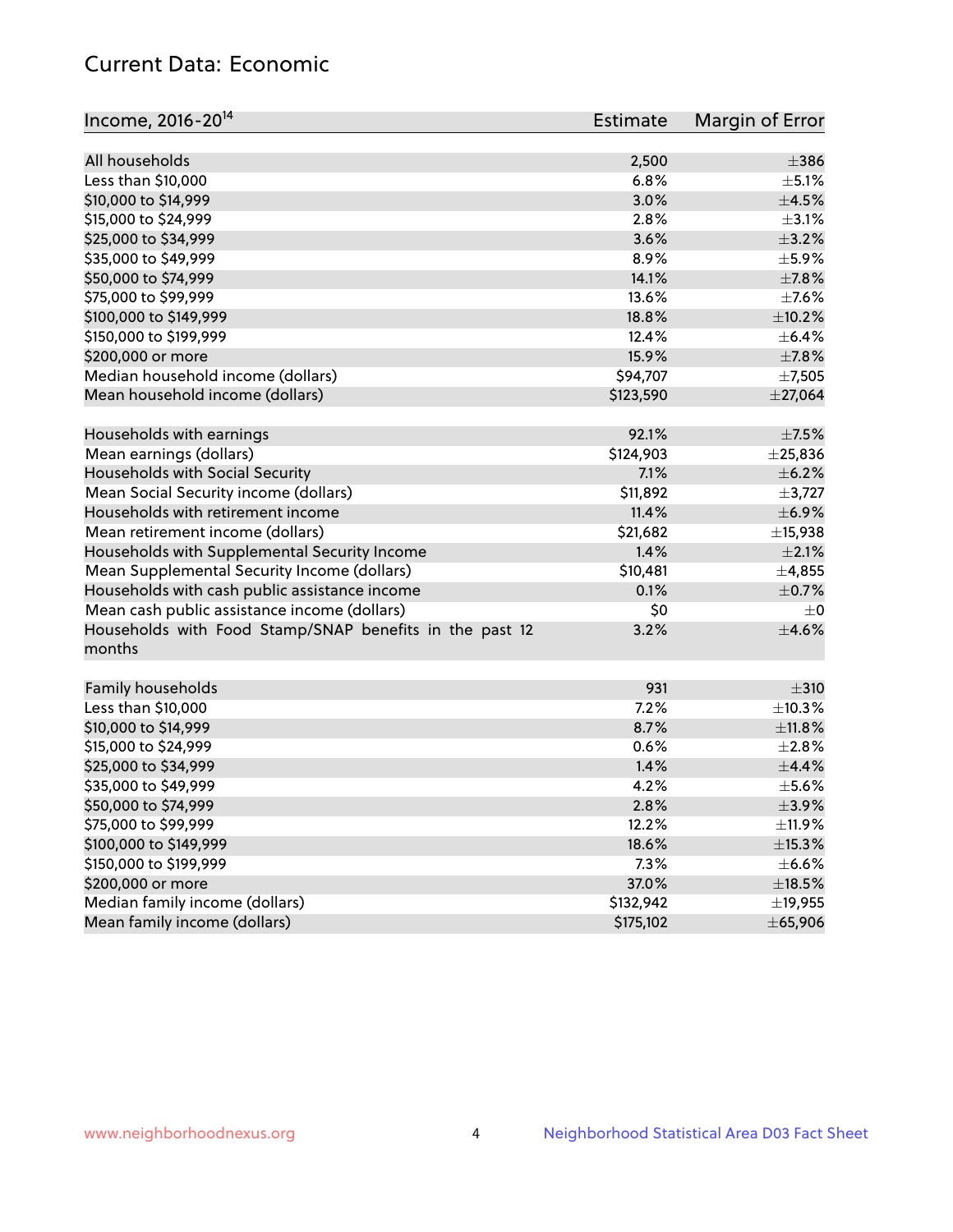# Current Data: Economic, continued...

| Income, 2016-20, continued <sup>15</sup>                                                   | <b>Estimate</b> | <b>Margin of Error</b> |
|--------------------------------------------------------------------------------------------|-----------------|------------------------|
|                                                                                            |                 |                        |
| Nonfamily households                                                                       | 1,569           | $\pm$ 313              |
| Median nonfamily income (dollars)                                                          | \$77,265        | ±7,756                 |
| Mean nonfamily income (dollars)                                                            | \$92,419        | ±15,861                |
| Median earnings for workers (dollars)                                                      | \$63,247        | ±3,923                 |
| Median earnings for male full-time, year-round workers                                     | \$85,918        | ±6,659                 |
| (dollars)                                                                                  |                 |                        |
| Median earnings for female full-time, year-round workers<br>(dollars)                      | \$63,302        | ±4,652                 |
| Per capita income (dollars)                                                                | \$67,163        | ±15,360                |
| Families Below Poverty Level, 2016-20 <sup>16</sup>                                        | <b>Estimate</b> | <b>Margin of Error</b> |
|                                                                                            |                 |                        |
| <b>All Families</b>                                                                        | 931             | $\pm$ 310              |
| Percent below poverty                                                                      | 16.5%           | ±15.1%                 |
| Families with related children under 18 years                                              | 431             | $\pm 233$              |
| Percent below poverty                                                                      | 15.0%           | $±$ 24.0%              |
| Families with related children under 5 years only                                          | 208             | $\pm$ 146              |
| Percent below poverty                                                                      | 30.3%           | ±48.1%                 |
|                                                                                            | 622             | $\pm$ 239              |
| Married couple families<br>Percent below poverty                                           | 5.4%            | $\pm$ 7.1%             |
| Married couple families with related children under 18 years                               | 240             | $\pm 107$              |
| Percent below poverty                                                                      | 3.4%            | ±10.2%                 |
| Married couple families with related children under 5 years                                | 148             | $\pm$ 97               |
| Percent below poverty                                                                      | 5.6%            | ±16.3%                 |
|                                                                                            |                 |                        |
| Families with female householder, no spouse present                                        | 185             | $\pm$ 180              |
| Percent below poverty                                                                      | 36.0%           | ±47.0%                 |
| Families with female householder, no spouse present with                                   | 127             | $\pm$ 172              |
| related children under 18 years                                                            |                 |                        |
| Percent below poverty                                                                      | 42.9%           | ±59.0%                 |
| Families with female householder, no spouse present with<br>related children under 5 years | 60              | $\pm$ 107              |
| Percent below poverty                                                                      | 91.6%           | ±64.5%                 |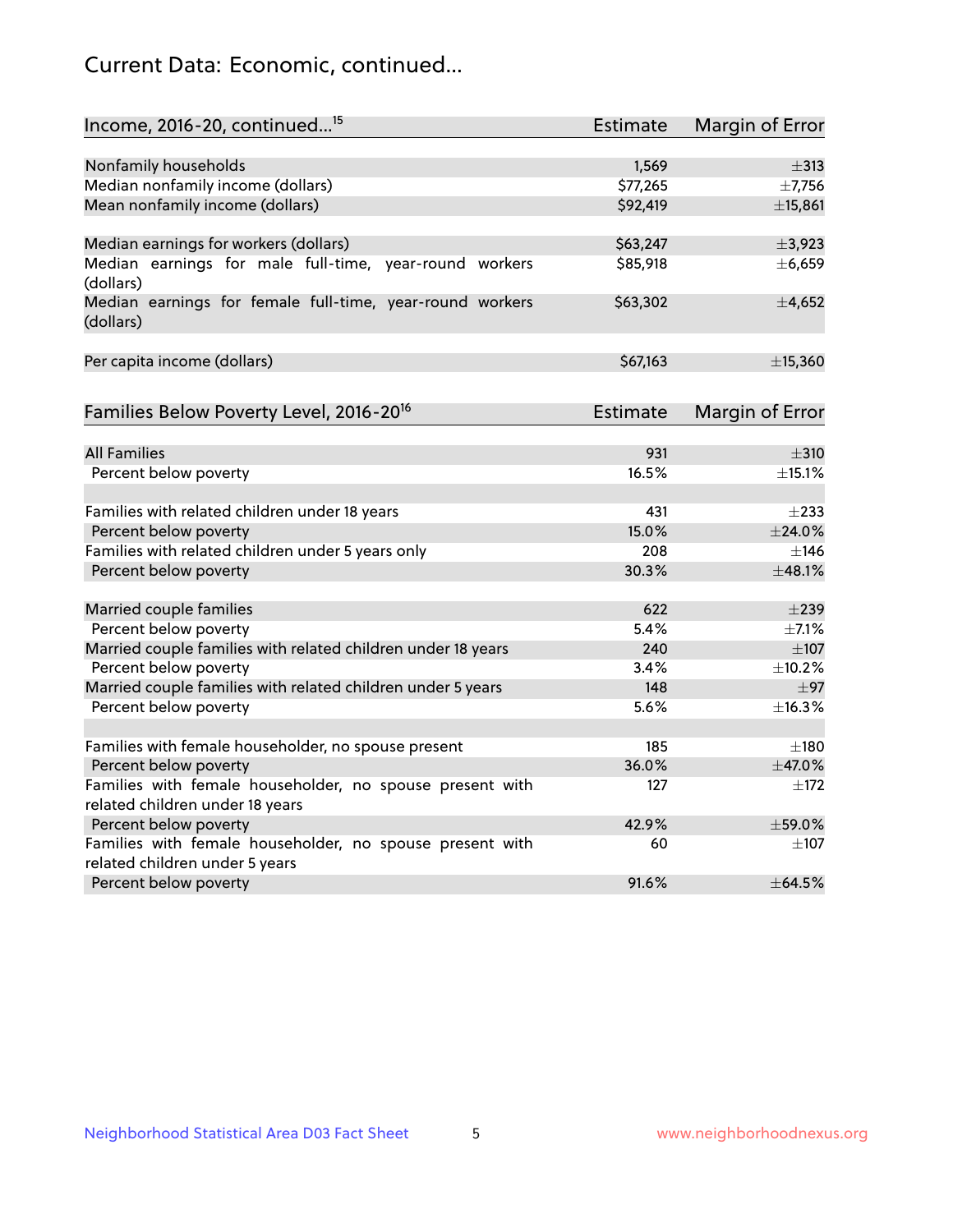# Current Data: Economic, continued...

| People Below Poverty Level, 2016-20 <sup>17</sup> | <b>Estimate</b> | Margin of Error |
|---------------------------------------------------|-----------------|-----------------|
|                                                   |                 |                 |
| Total population                                  | 4,861           | $\pm$ 854       |
| Percent below poverty                             | 13.5%           | $\pm$ 6.5%      |
| Population under 18 years                         | 640             | $\pm$ 322       |
| Percent below poverty                             | 9.8%            | ±13.2%          |
| Population 18 years and over                      | 4,221           | $\pm 751$       |
| Percent below poverty                             | 14.1%           | $+7.2%$         |
| Population 18 to 64 years                         | 4,113           | $\pm$ 744       |
| Percent below poverty                             | 14.0%           | $\pm$ 7.3%      |
| Population 65 years and over                      | 108             | ±104            |
| Percent below poverty                             | 17.7%           | ±39.8%          |

| Poverty by Race/Ethnicity, 2016-20 <sup>18</sup> | <b>Estimate</b> | Margin of Error |
|--------------------------------------------------|-----------------|-----------------|
|                                                  |                 |                 |
| Non-Hispanic White population                    | 2,618           | $\pm 635$       |
| Percent below poverty                            | 5.4%            | $\pm$ 4.4%      |
| <b>Black population</b>                          | 1,636           | $\pm 632$       |
| Percent below poverty                            | 25.3%           | $\pm$ 15.5%     |
| Asian population                                 | 259             | $\pm 201$       |
| Percent below poverty                            | 22.3%           | $\pm$ 29.7%     |
| Hispanic or Latino population                    | 263             | ±164            |
| Percent below poverty                            | 15.0%           | ±18.0%          |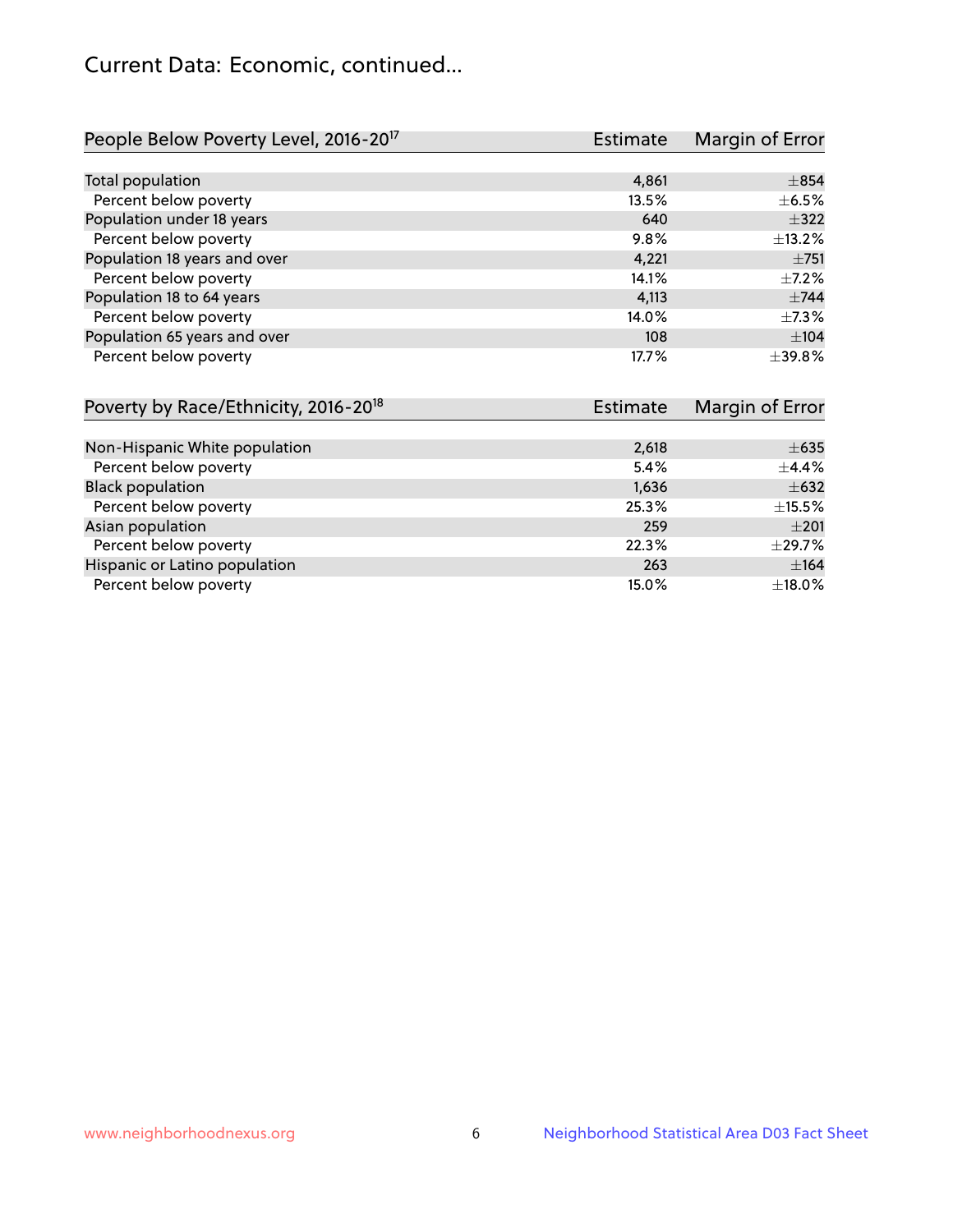# Current Data: Employment

| Employment Status, 2016-20 <sup>19</sup>                      | <b>Estimate</b> | Margin of Error |
|---------------------------------------------------------------|-----------------|-----------------|
|                                                               |                 |                 |
| Population 16 years and over                                  | 4,227           | $\pm 739$       |
| In labor force                                                | 87.0%           | $\pm$ 7.0%      |
| Civilian labor force                                          | 86.9%           | $\pm$ 7.0%      |
| Employed                                                      | 86.2%           | $\pm$ 7.2%      |
| Unemployed                                                    | 0.8%            | $\pm 2.3\%$     |
| <b>Armed Forces</b>                                           | 0.1%            | $\pm1.7\%$      |
| Not in labor force                                            | 13.0%           | $\pm$ 5.4%      |
| Civilian labor force                                          | 3,674           | $\pm 707$       |
| <b>Unemployment Rate</b>                                      | 0.9%            | $\pm 2.6\%$     |
|                                                               |                 |                 |
| Females 16 years and over                                     | 2,047           | $\pm$ 566       |
| In labor force                                                | 86.5%           | $\pm$ 9.0%      |
| Civilian labor force                                          | 86.5%           | $\pm$ 9.0%      |
| Employed                                                      | 86.1%           | ±9.3%           |
|                                                               |                 |                 |
| Own children of the householder under 6 years                 | 314             | ±137            |
| All parents in family in labor force                          | 72.0%           | ±32.4%          |
| Own children of the householder 6 to 17 years                 | 327             | $\pm$ 328       |
| All parents in family in labor force                          | 98.9%           | $\pm 8.1\%$     |
|                                                               |                 |                 |
| Industry, 2016-20 <sup>20</sup>                               | <b>Estimate</b> | Margin of Error |
| Civilian employed population 16 years and over                | 3,642           | $\pm 706$       |
| Agriculture, forestry, fishing and hunting, and mining        | 0.0%            | $\pm$ 0.6%      |
| Construction                                                  | 1.2%            | $\pm 1.5\%$     |
| Manufacturing                                                 | 6.4%            | $\pm$ 3.7%      |
| Wholesale trade                                               | 4.0%            | $\pm$ 3.2%      |
| Retail trade                                                  | 14.3%           | $\pm$ 6.7%      |
| Transportation and warehousing, and utilities                 | 2.1%            | $\pm 2.1\%$     |
| Information                                                   | 3.8%            | $\pm 3.0\%$     |
| Finance and insurance, and real estate and rental and leasing | 16.2%           | ±9.8%           |
| Professional, scientific, and management, and administrative  | 26.5%           | $\pm$ 7.3%      |
| and waste management services                                 |                 |                 |
| Educational services, and health care and social assistance   | 14.4%           | $\pm$ 6.0%      |
| Arts, entertainment, and recreation, and accommodation and    | 4.9%            | $\pm$ 4.1%      |
| food services                                                 |                 |                 |
| Other services, except public administration                  | 3.2%            | $\pm$ 3.9%      |
| Public administration                                         | 3.1%            | $\pm$ 3.4%      |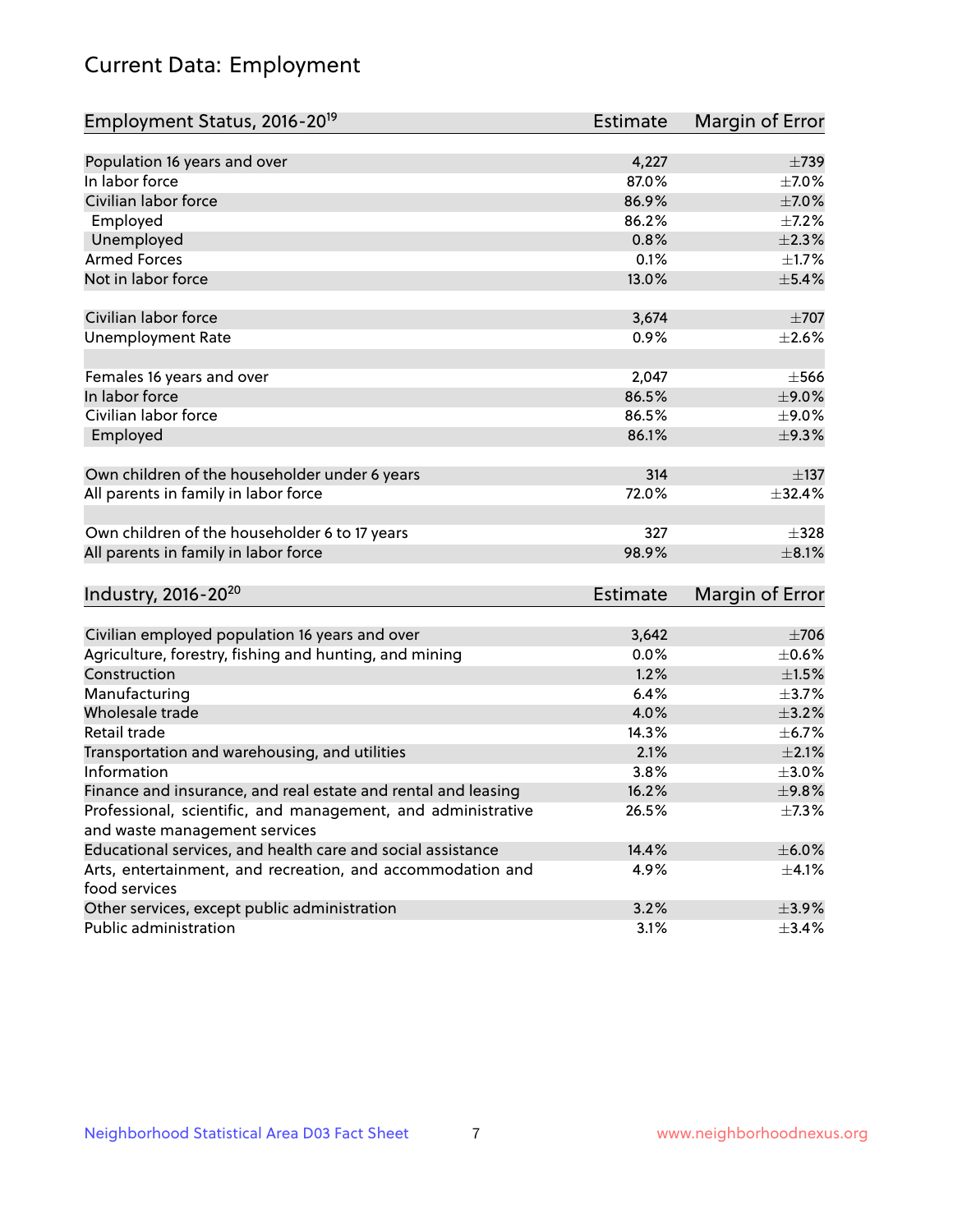# Current Data: Employment, continued...

| Occupation, 2016-20 <sup>21</sup>                                                                                | <b>Estimate</b> | Margin of Error |
|------------------------------------------------------------------------------------------------------------------|-----------------|-----------------|
| Civilian employed population 16 years and over                                                                   | 3,642           | $\pm 706$       |
| Management, business, science, and arts occupations                                                              | 60.4%           | $\pm$ 7.9%      |
| Service occupations                                                                                              | 7.4%            | $\pm$ 5.0%      |
| Sales and office occupations                                                                                     | 28.4%           | $\pm$ 8.7%      |
| Natural resources, construction, and maintenance occupations                                                     | 0.2%            | $\pm$ 0.7%      |
| Production, transportation, and material moving occupations                                                      | 3.6%            | $\pm 3.0\%$     |
| Class of Worker, 2016-20 <sup>22</sup>                                                                           | Estimate        | Margin of Error |
| Civilian employed population 16 years and over                                                                   | 3,642           | $\pm 706$       |
| Private wage and salary workers                                                                                  | 84.8%           | $\pm$ 7.3%      |
| Government workers                                                                                               | 10.4%           | $\pm$ 6.6%      |
| Self-employed in own not incorporated business workers                                                           | 4.2%            | $\pm 2.9\%$     |
| Unpaid family workers                                                                                            | 0.6%            | $\pm1.6\%$      |
|                                                                                                                  |                 |                 |
| Job Flows, 2019 <sup>23</sup>                                                                                    |                 | 2019            |
| Total Jobs in Neighborhood Statistical Area                                                                      |                 | 11,088          |
| Held by residents of Neighborhood Statistical Area                                                               |                 | 0.6%            |
| Held by non-residents of Neighborhood Statistical Area                                                           |                 | 99.4%           |
| Jobs by Industry Sector, 2019 <sup>24</sup>                                                                      |                 | 2019            |
| Total Jobs in Neighborhood Statistical Area                                                                      |                 | 11,088          |
| <b>Goods Producing sectors</b>                                                                                   |                 | 14.5%           |
| Trade, Transportation, and Utilities sectors                                                                     |                 | 30.5%           |
| All Other Services sectors                                                                                       |                 | 55.0%           |
| Total Jobs in Neighborhood Statistical<br>held<br>by<br>Area<br>Neighborhood Statistical Area residents          |                 | 69              |
| <b>Goods Producing sectors</b>                                                                                   |                 | 8.7%            |
| Trade, Transportation, and Utilities sectors                                                                     |                 | 17.4%           |
| All Other Services sectors                                                                                       |                 | 73.9%           |
| Jobs by Earnings, 2019 <sup>25</sup>                                                                             |                 | 2019            |
| Total Jobs in Neighborhood Statistical Area                                                                      |                 | 11,088          |
| Jobs with earnings \$1250/month or less                                                                          |                 | 18.4%           |
| Jobs with earnings \$1251/month to \$3333/month                                                                  |                 | 34.4%           |
| Jobs with earnings greater than \$3333/month                                                                     |                 | 47.3%           |
| Neighborhood Statistical<br>Jobs<br>in<br>held<br>by<br>Total<br>Area<br>Neighborhood Statistical Area residents |                 | 69              |
| Jobs with earnings \$1250/month or less                                                                          |                 | 27.5%           |
| Jobs with earnings \$1251/month to \$3333/month                                                                  |                 | 23.2%           |
| Jobs with earnings greater than \$3333/month                                                                     |                 | 49.3%           |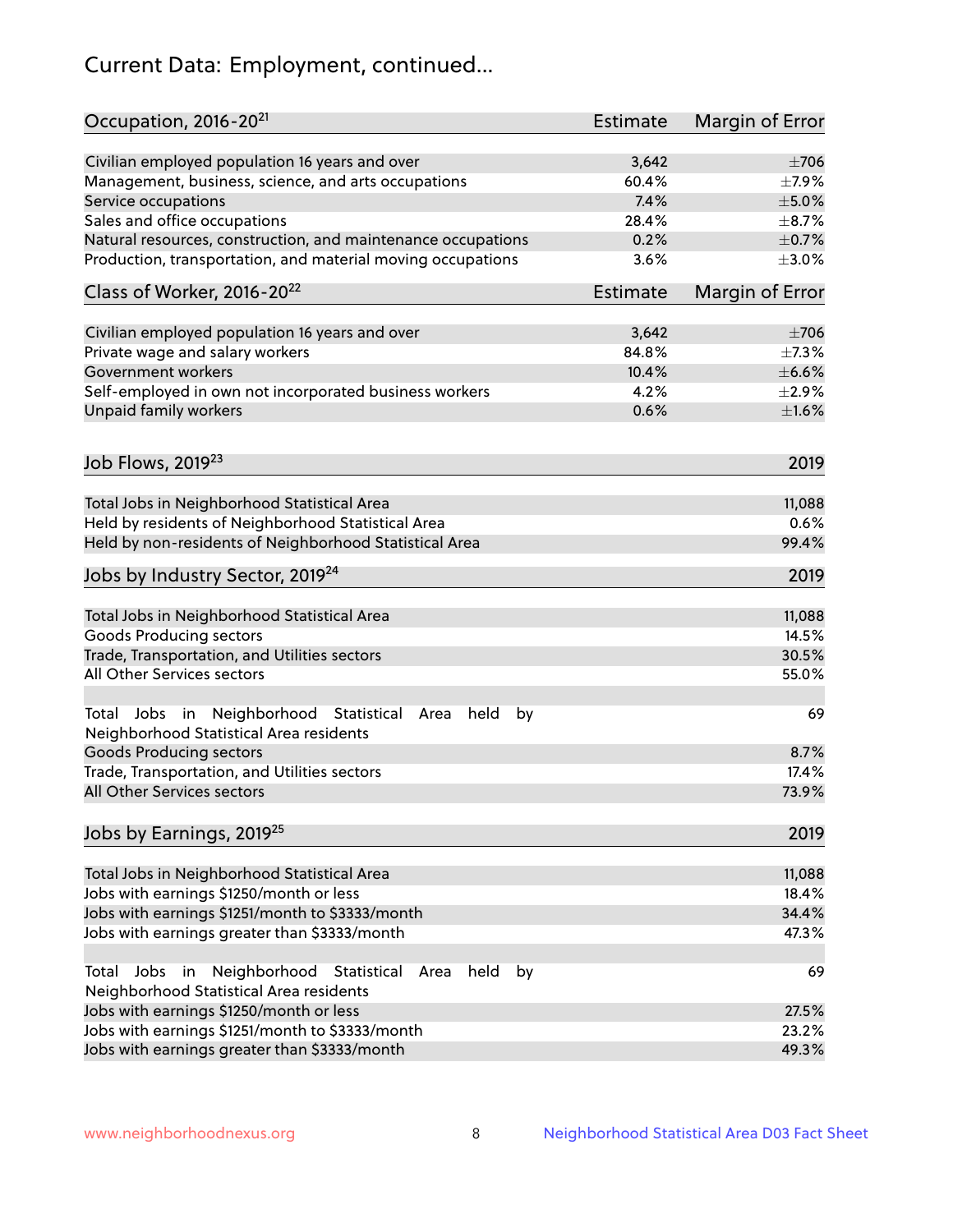# Current Data: Employment, continued...

| Jobs by Age of Worker, 2019 <sup>26</sup>                                                      | 2019   |
|------------------------------------------------------------------------------------------------|--------|
|                                                                                                |        |
| Total Jobs in Neighborhood Statistical Area                                                    | 11,088 |
| Jobs with workers age 29 or younger                                                            | 25.7%  |
| Jobs with workers age 30 to 54                                                                 | 55.2%  |
| Jobs with workers age 55 or older                                                              | 19.1%  |
|                                                                                                |        |
| Total Jobs in Neighborhood Statistical Area held by<br>Neighborhood Statistical Area residents | 69     |
| Jobs with workers age 29 or younger                                                            | 21.7%  |
| Jobs with workers age 30 to 54                                                                 | 58.0%  |
| Jobs with workers age 55 or older                                                              | 20.3%  |

### Current Data: Education

| School Enrollment, 2016-20 <sup>27</sup>       | <b>Estimate</b> | Margin of Error |
|------------------------------------------------|-----------------|-----------------|
|                                                |                 |                 |
| Population 3 years and over enrolled in school | 1,139           | $\pm$ 556       |
| Nursery school, preschool                      | 8.2%            | $+8.2%$         |
| Kindergarten                                   | 0.8%            | $\pm 2.3\%$     |
| Elementary school (grades 1-8)                 | 28.1%           | $\pm$ 17.6%     |
| High school (grades 9-12)                      | 0.5%            | ±1.9%           |
| College or graduate school                     | 62.4%           | $\pm 25.6\%$    |

| Educational Attainment, 2016-20 <sup>28</sup> | <b>Estimate</b> | Margin of Error |
|-----------------------------------------------|-----------------|-----------------|
|                                               |                 |                 |
| Population 25 years and over                  | 3,691           | $\pm 734$       |
| Less than 9th grade                           | 0.6%            | $\pm$ 1.4%      |
| 9th to 12th grade, no diploma                 | 2.5%            | $\pm 2.8\%$     |
| High school graduate (includes equivalency)   | 6.6%            | $\pm$ 4.7%      |
| Some college, no degree                       | 13.8%           | $\pm$ 7.0%      |
| Associate's degree                            | 2.5%            | $\pm 2.3\%$     |
| Bachelor's degree                             | 44.5%           | $\pm$ 7.7%      |
| Graduate or professional degree               | 29.5%           | $\pm$ 9.4%      |
|                                               |                 |                 |
| Percent high school graduate or higher        | 96.9%           | $\pm$ 26.7%     |
| Percent bachelor's degree or higher           | 74.0%           | $\pm$ 6.5%      |
|                                               |                 |                 |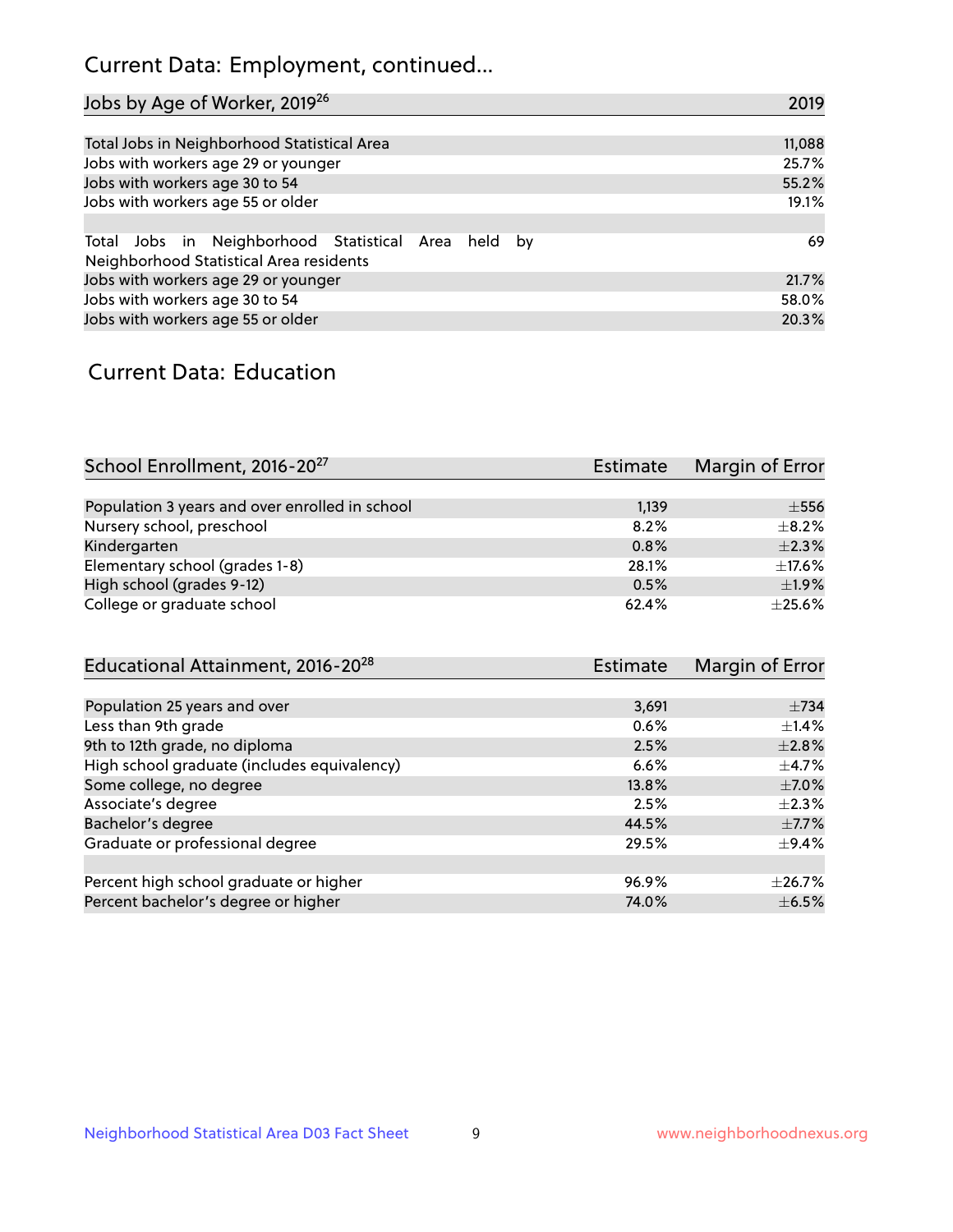# Current Data: Housing

| Households by Type, 2016-20 <sup>29</sup>            | <b>Estimate</b> | Margin of Error |
|------------------------------------------------------|-----------------|-----------------|
|                                                      |                 |                 |
| Total households                                     | 2,500           | $\pm$ 386       |
| Family households (families)                         | 37.2%           | $\pm$ 11.0%     |
| With own children under 18 years                     | 17.0%           | $\pm$ 8.8%      |
| Married-couple family                                | 24.9%           | $\pm$ 8.7%      |
| With own children of the householder under 18 years  | 9.6%            | $\pm 3.8\%$     |
| Male householder, no spouse present, family          | 5.0%            | $\pm$ 5.9%      |
| With own children of the householder under 18 years  | 2.5%            | $\pm 4.6\%$     |
| Female householder, no spouse present, family        | 7.4%            | $\pm$ 7.1%      |
| With own children of the householder under 18 years  | 4.9%            | ±6.8%           |
| Nonfamily households                                 | 62.8%           | $\pm$ 7.9%      |
| Householder living alone                             | 41.7%           | $\pm$ 7.6%      |
| 65 years and over                                    | 3.7%            | $\pm$ 3.6%      |
|                                                      |                 |                 |
| Households with one or more people under 18 years    | 17.2%           | $\pm$ 8.6%      |
| Households with one or more people 65 years and over | 4.1%            | $\pm$ 3.6%      |
|                                                      |                 |                 |
| Average household size                               | 1.94            | $\pm$ 0.16      |
| Average family size                                  | 2.65            | $\pm$ 1.24      |
| Housing Occupancy, 2016-20 <sup>30</sup>             | <b>Estimate</b> | Margin of Error |
|                                                      |                 |                 |
| Total housing units                                  | 2,768           | $\pm$ 344       |
| Occupied housing units                               | 90.3%           | $\pm$ 8.3%      |
| Vacant housing units                                 | 9.7%            | $\pm$ 7.5%      |
| Homeowner vacancy rate                               | 2.5             | ±5.0            |
| Rental vacancy rate                                  | 6.8             | $+8.1$          |
| Units in Structure, 2016-20 <sup>31</sup>            | Estimate        | Margin of Error |
|                                                      |                 |                 |
| Total housing units                                  | 2,768           | $\pm$ 344       |
| 1-unit, detached                                     | 30.1%           | $\pm$ 8.7%      |
| 1-unit, attached                                     | 10.5%           | $\pm$ 6.4%      |
| 2 units                                              | 0.0%            | $\pm$ 0.6%      |
| 3 or 4 units                                         | 1.0%            | $\pm1.8\%$      |
| 5 to 9 units                                         | 5.8%            | $\pm 3.5\%$     |
| 10 to 19 units                                       | 6.2%            | $\pm$ 5.7%      |
| 20 or more units                                     | 46.3%           | $\pm 10.5\%$    |
| Mobile home                                          | 0.0%            | $\pm$ 0.6%      |
| Boat, RV, van, etc.                                  | $0.0\%$         | $\pm$ 0.6%      |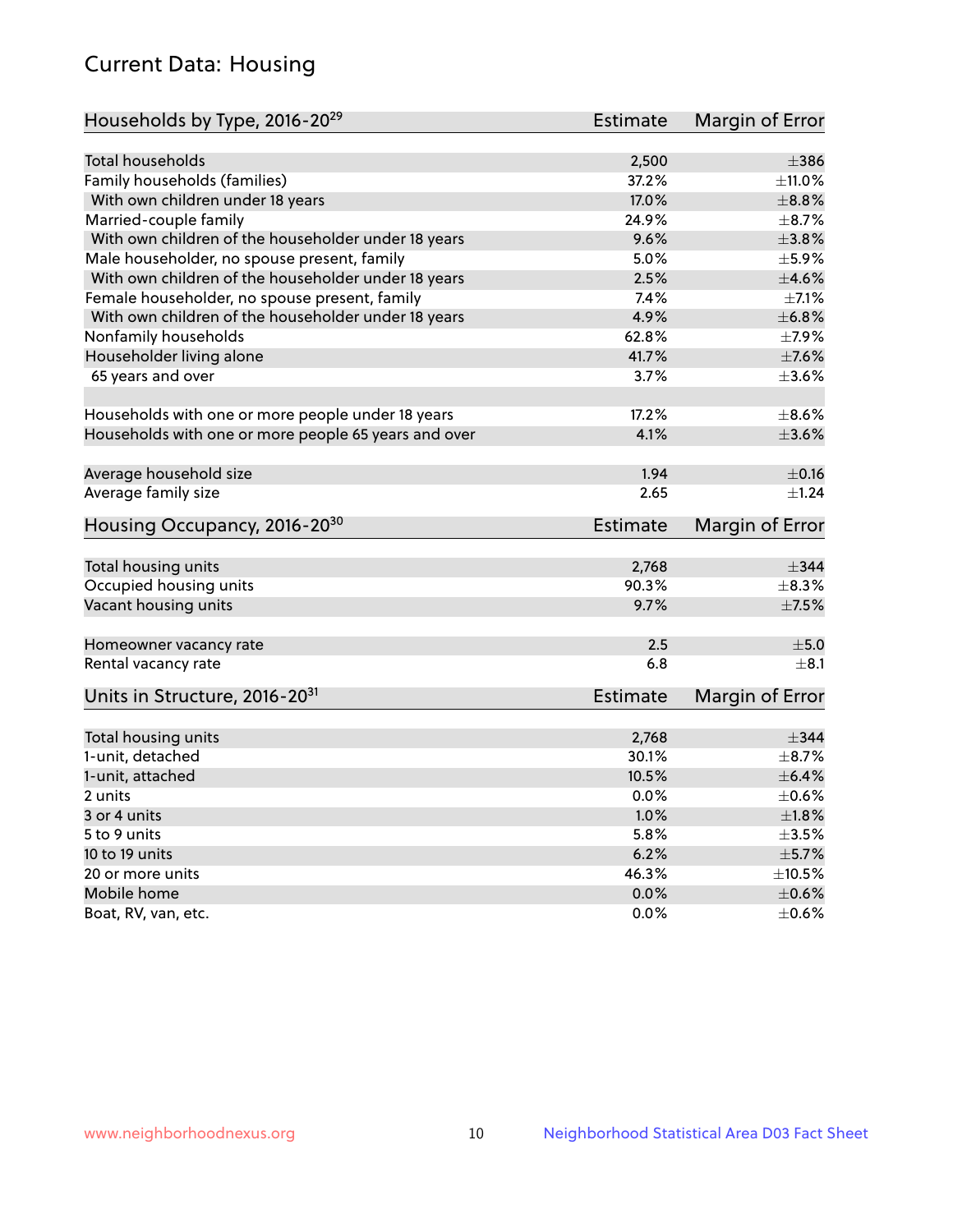# Current Data: Housing, continued...

| Year Structure Built, 2016-20 <sup>32</sup>    | Estimate | Margin of Error |
|------------------------------------------------|----------|-----------------|
| Total housing units                            | 2,768    | $\pm$ 344       |
| Built 2014 or later                            | 18.5%    | $\pm$ 8.2%      |
| Built 2010 to 2013                             | 8.4%     | $\pm$ 6.0%      |
| Built 2000 to 2009                             | 25.7%    | $\pm$ 8.6%      |
| Built 1990 to 1999                             | 15.8%    | $\pm$ 7.5%      |
| Built 1980 to 1989                             | 10.7%    | $\pm$ 7.8%      |
| Built 1970 to 1979                             | 2.2%     | $\pm 2.6\%$     |
| Built 1960 to 1969                             | 1.5%     | $\pm 2.0\%$     |
| Built 1950 to 1959                             | 6.6%     | $\pm$ 4.4%      |
| Built 1940 to 1949                             | 6.7%     | $\pm$ 4.7%      |
| Built 1939 or earlier                          | 3.9%     | $\pm$ 3.3%      |
| Housing Tenure, 2016-2033                      | Estimate | Margin of Error |
|                                                |          |                 |
| Occupied housing units                         | 2,500    | $\pm$ 386       |
| Owner-occupied                                 | 37.5%    | $\pm$ 7.6%      |
| Renter-occupied                                | 62.5%    | $\pm 8.1\%$     |
| Average household size of owner-occupied unit  | 2.31     | $\pm$ 0.37      |
| Average household size of renter-occupied unit | 1.72     | $\pm$ 0.23      |
| Residence 1 Year Ago, 2016-20 <sup>34</sup>    | Estimate | Margin of Error |
| Population 1 year and over                     | 4,817    | $\pm$ 857       |
| Same house                                     | 76.2%    | ±11.7%          |
| Different house in the U.S.                    | 23.4%    | $\pm$ 8.2%      |
| Same county                                    | 11.1%    | $\pm$ 6.3%      |
| Different county                               | 12.3%    | $\pm$ 6.1%      |
| Same state                                     | 5.5%     | $\pm$ 4.2%      |
| <b>Different state</b>                         | 6.8%     | $\pm$ 4.7%      |
| Abroad                                         | 0.4%     | $\pm$ 0.8%      |
| Value of Housing Unit, 2016-20 <sup>35</sup>   | Estimate | Margin of Error |
|                                                |          |                 |
| Owner-occupied units                           | 937      | $\pm 239$       |
| Less than \$50,000                             | 2.4%     | $\pm$ 6.0%      |
| \$50,000 to \$99,999                           | 0.0%     | ±3.9%           |
| \$100,000 to \$149,999                         | 2.2%     | $\pm$ 3.5%      |
| \$150,000 to \$199,999                         | 5.8%     | $\pm$ 6.3%      |
| \$200,000 to \$299,999                         | 13.1%    | $\pm$ 10.1%     |
| \$300,000 to \$499,999                         | 55.9%    | $\pm 22.1\%$    |
| \$500,000 to \$999,999                         | 15.3%    | ±12.6%          |
| \$1,000,000 or more                            | 5.3%     | $\pm$ 7.8%      |
| Mortgage Status, 2016-20 <sup>36</sup>         | Estimate | Margin of Error |
|                                                |          |                 |
| Owner-occupied units                           | 937      | $\pm 239$       |
| Housing units with a mortgage                  | 78.9%    | $\pm$ 16.1%     |
| Housing units without a mortgage               | 21.1%    | ±13.3%          |

Neighborhood Statistical Area D03 Fact Sheet 11 11 www.neighborhoodnexus.org

Housing units without a mortgage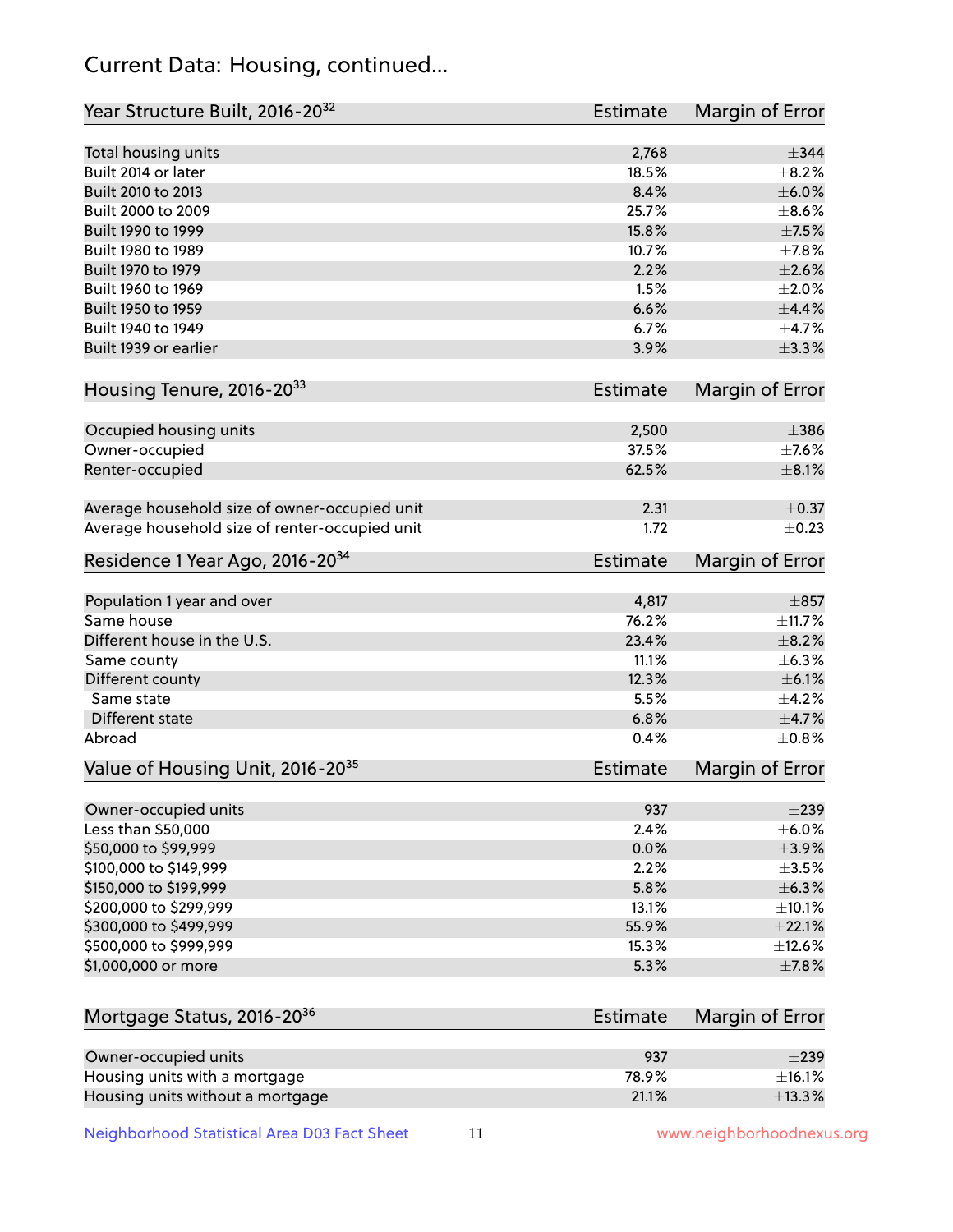# Current Data: Housing, continued...

| Selected Monthly Owner Costs, 2016-20 <sup>37</sup> | <b>Estimate</b> | Margin of Error |
|-----------------------------------------------------|-----------------|-----------------|
|                                                     |                 |                 |
| Housing units with a mortgage                       | 740             | ±241            |
| Less than \$300                                     | 0.0%            | $\pm$ 3.1%      |
| \$300 to \$499                                      | 0.0%            | $\pm$ 3.1%      |
| \$500 to \$999                                      | 0.5%            | $\pm$ 4.9%      |
| \$1,000 to \$1,499                                  | 15.7%           | ±12.2%          |
| \$1,500 to \$1,999                                  | 16.6%           | $\pm$ 9.6%      |
| \$2,000 to \$2,999                                  | 47.9%           | ±25.9%          |
| \$3,000 or more                                     | 19.3%           | ±12.4%          |
|                                                     |                 |                 |
| Median (dollars)                                    | \$2,276         | ±109            |
|                                                     |                 |                 |
| Housing units without a mortgage                    | 198             | ±135            |
| Less than \$150                                     | 2.4%            | ±12.1%          |
| \$150 to \$249                                      | $0.0\%$         | ±11.7%          |
| \$250 to \$349                                      | 0.0%            | ±11.7%          |
| \$350 to \$499                                      | 18.8%           | ±24.6%          |
| \$500 to \$699                                      | 27.9%           | ±31.1%          |
| \$700 or more                                       | 50.9%           | ±47.5%          |
|                                                     |                 |                 |
| Median (dollars)                                    | \$712           | $\pm$ 197       |

| Selected Monthly Owner Costs as a Percentage of | <b>Estimate</b> | Margin of Error |
|-------------------------------------------------|-----------------|-----------------|
| Household Income, 2016-20 <sup>38</sup>         |                 |                 |
|                                                 |                 |                 |
| Housing units with a mortgage <sup>39</sup>     | 740             | $\pm$ 279       |
| Less than 20.0 percent                          | 45.2%           | $\pm$ 19.6%     |
| 20.0 to 24.9 percent                            | 16.5%           | $\pm$ 10.8%     |
| 25.0 to 29.9 percent                            | 12.1%           | $\pm$ 9.9%      |
| 30.0 to 34.9 percent                            | 11.1%           | $\pm$ 18.2%     |
| 35.0 percent or more                            | 15.1%           | $\pm$ 9.9%      |
|                                                 |                 |                 |
| Housing units without a mortgage <sup>40</sup>  | 198             | $\pm$ 147       |
| Less than 10.0 percent                          | 49.9%           | $\pm$ 25.4%     |
| 10.0 to 14.9 percent                            | 38.0%           | $\pm$ 44.8%     |
| 15.0 to 19.9 percent                            | 7.2%            | ±14.4%          |
| 20.0 to 24.9 percent                            | 2.9%            | $\pm$ 9.3%      |
| 25.0 to 29.9 percent                            | 2.0%            | $\pm$ 9.0%      |
| 30.0 to 34.9 percent                            | $0.0\%$         | $\pm$ 8.3%      |
| 35.0 percent or more                            | 0.0%            | $\pm$ 14.3%     |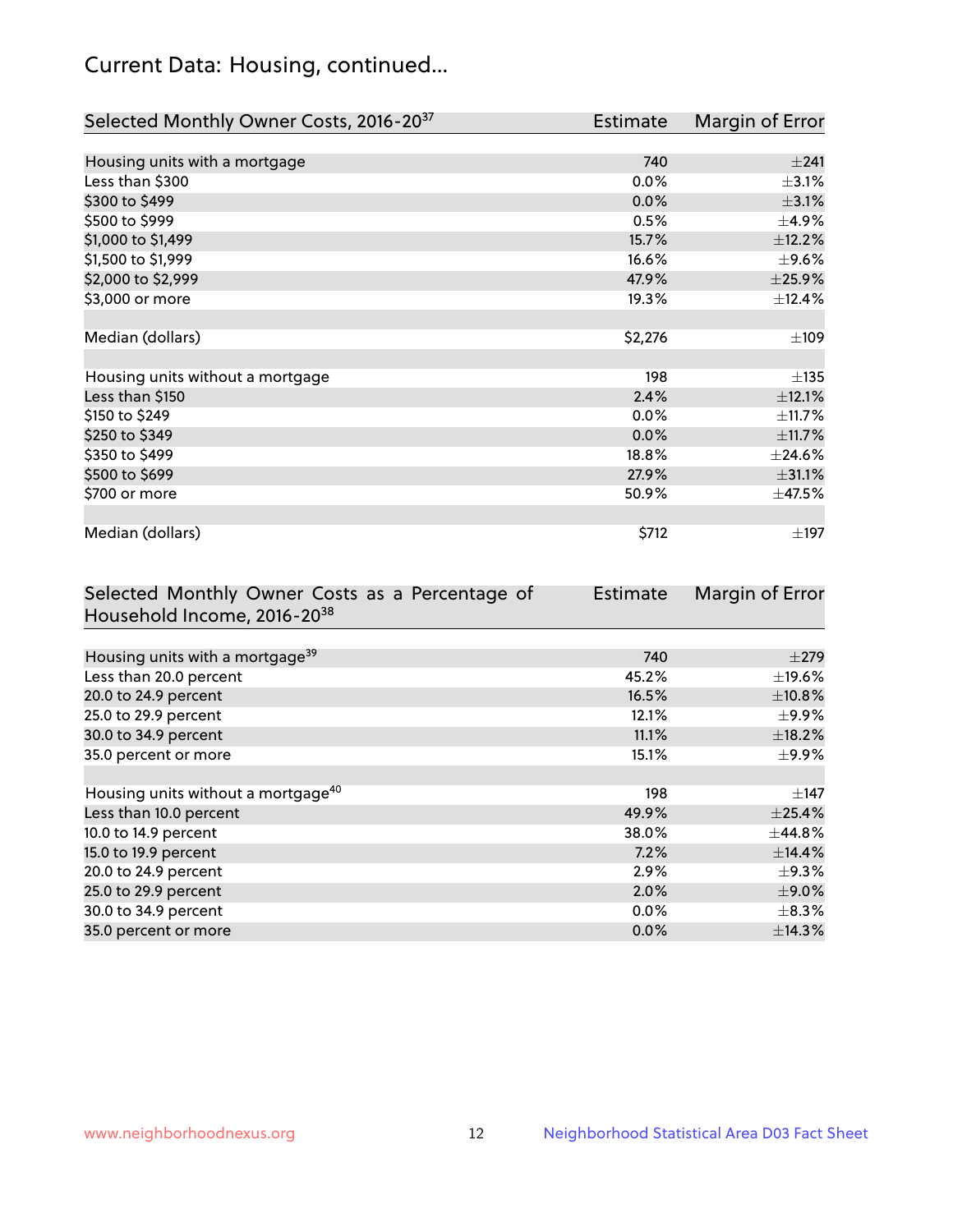# Current Data: Housing, continued...

| Gross Rent, 2016-20 <sup>41</sup>               | <b>Estimate</b> | Margin of Error |
|-------------------------------------------------|-----------------|-----------------|
|                                                 |                 |                 |
| Occupied units paying rent                      | 1,554           | $\pm$ 315       |
| Less than \$200                                 | 0.0%            | $\pm1.8\%$      |
| \$200 to \$499                                  | 4.1%            | $\pm$ 4.7%      |
| \$500 to \$749                                  | 0.0%            | $\pm 2.3\%$     |
| \$750 to \$999                                  | 10.2%           | $\pm$ 9.1%      |
| \$1,000 to \$1,499                              | 37.5%           | ±13.9%          |
| \$1,500 to \$1,999                              | 28.9%           | ±11.1%          |
| \$2,000 or more                                 | 19.3%           | $\pm$ 13.5%     |
| Median (dollars)                                | \$1,480         | $\pm 76$        |
|                                                 |                 |                 |
| No rent paid                                    | 9               | $\pm 27$        |
|                                                 |                 |                 |
| Gross Rent as a Percentage of Household Income, | <b>Estimate</b> | Margin of Error |
| $2016 - 20^{42}$                                |                 |                 |
|                                                 |                 |                 |
| Occupied units paying rent <sup>43</sup>        | 1,511           | $\pm$ 438       |
| Less than 15.0 percent                          | 17.2%           | $+9.4%$         |
| 15.0 to 19.9 percent                            | 16.5%           | ±10.7%          |
| 20.0 to 24.9 percent                            | 22.0%           | ±13.2%          |
| 25.0 to 29.9 percent                            | 10.7%           | ±10.7%          |
| 30.0 to 34.9 percent                            | 13.3%           | $\pm$ 8.8%      |
| 35.0 percent or more                            | 20.3%           | $\pm$ 11.0%     |

# Current Data: Transportation

| Commuting to Work, 2016-20 <sup>44</sup>  | <b>Estimate</b> | Margin of Error |
|-------------------------------------------|-----------------|-----------------|
|                                           |                 |                 |
| Workers 16 years and over                 | 3,640           | $\pm 697$       |
| Car, truck, or van - drove alone          | 68.8%           | $\pm$ 4.6%      |
| Car, truck, or van - carpooled            | 7.1%            | $\pm$ 4.5%      |
| Public transportation (excluding taxicab) | 1.9%            | $\pm 2.5\%$     |
| Walked                                    | 2.5%            | $\pm 2.6\%$     |
| Other means                               | 1.7%            | $\pm$ 3.1%      |
| Worked at home                            | 18.0%           | $\pm$ 10.5%     |
|                                           |                 |                 |
| Mean travel time to work (minutes)        | 25.7            | $\pm$ 3.0       |

| Access to a Vehicle, 2016-20 <sup>45</sup> | Estimate | Margin of Error |
|--------------------------------------------|----------|-----------------|
|                                            |          |                 |
| Occupied housing units                     | 2,500    | $\pm$ 386       |
| No vehicles available                      | 3.2%     | $+3.1%$         |
| 1 vehicle available                        | 51.9%    | $\pm$ 11.2%     |
| 2 vehicles available                       | 40.1%    | $+11.2%$        |
| 3 or more vehicles available               | 4.8%     | $+3.6%$         |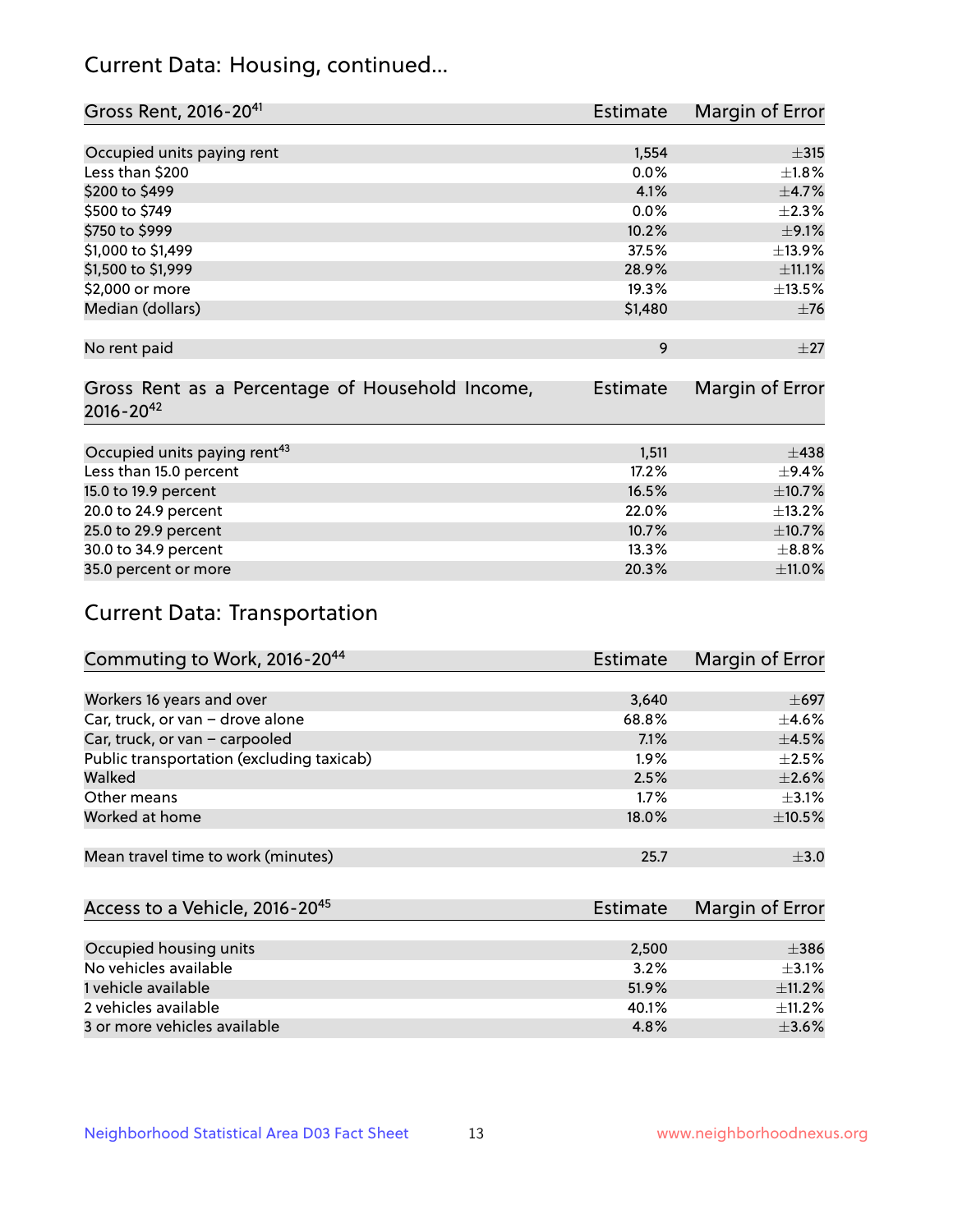# Current Data: Health

| Health Insurance coverage, 2016-2046                    | <b>Estimate</b> | <b>Margin of Error</b> |
|---------------------------------------------------------|-----------------|------------------------|
|                                                         |                 |                        |
| Civilian Noninstitutionalized Population                | 4,857           | $\pm 854$              |
| With health insurance coverage                          | 91.6%           | $\pm$ 3.4%             |
| With private health insurance coverage                  | 87.4%           | $\pm$ 5.6%             |
| With public health coverage                             | 6.4%            | $\pm$ 3.8%             |
| No health insurance coverage                            | 8.4%            | $\pm$ 5.7%             |
| Civilian Noninstitutionalized Population Under 19 years | 640             | $\pm 640$              |
| No health insurance coverage                            | 0.9%            | $\pm 4.1\%$            |
|                                                         |                 |                        |
| Civilian Noninstitutionalized Population 19 to 64 years | 4,109           | $\pm 729$              |
| In labor force:                                         | 3,667           | $\pm 694$              |
| Employed:                                               | 3,635           | $\pm 698$              |
| With health insurance coverage                          | 93.2%           | $\pm$ 5.2%             |
| With private health insurance coverage                  | 92.4%           | $\pm$ 5.7%             |
| With public coverage                                    | 0.8%            | $\pm$ 1.4%             |
| No health insurance coverage                            | 6.8%            | $\pm$ 5.4%             |
| Unemployed:                                             | 32              | $\pm 698$              |
| With health insurance coverage                          | 100.0%          | $\pm$ 0.0%             |
| With private health insurance coverage                  | 42.6%           | ±32.4%                 |
| With public coverage                                    | 57.4%           | ±105.6%                |
| No health insurance coverage                            | $0.0\%$         | $\pm$ 51.0%            |
|                                                         |                 |                        |
| Not in labor force:                                     | 442             | $+225$                 |
| With health insurance coverage                          | 67.4%           | ±23.0%                 |
| With private health insurance coverage                  | 55.3%           | $\pm$ 27.4%            |
| With public coverage                                    | 25.6%           | $\pm 27.0\%$           |
| No health insurance coverage                            | 32.6%           | ±23.6%                 |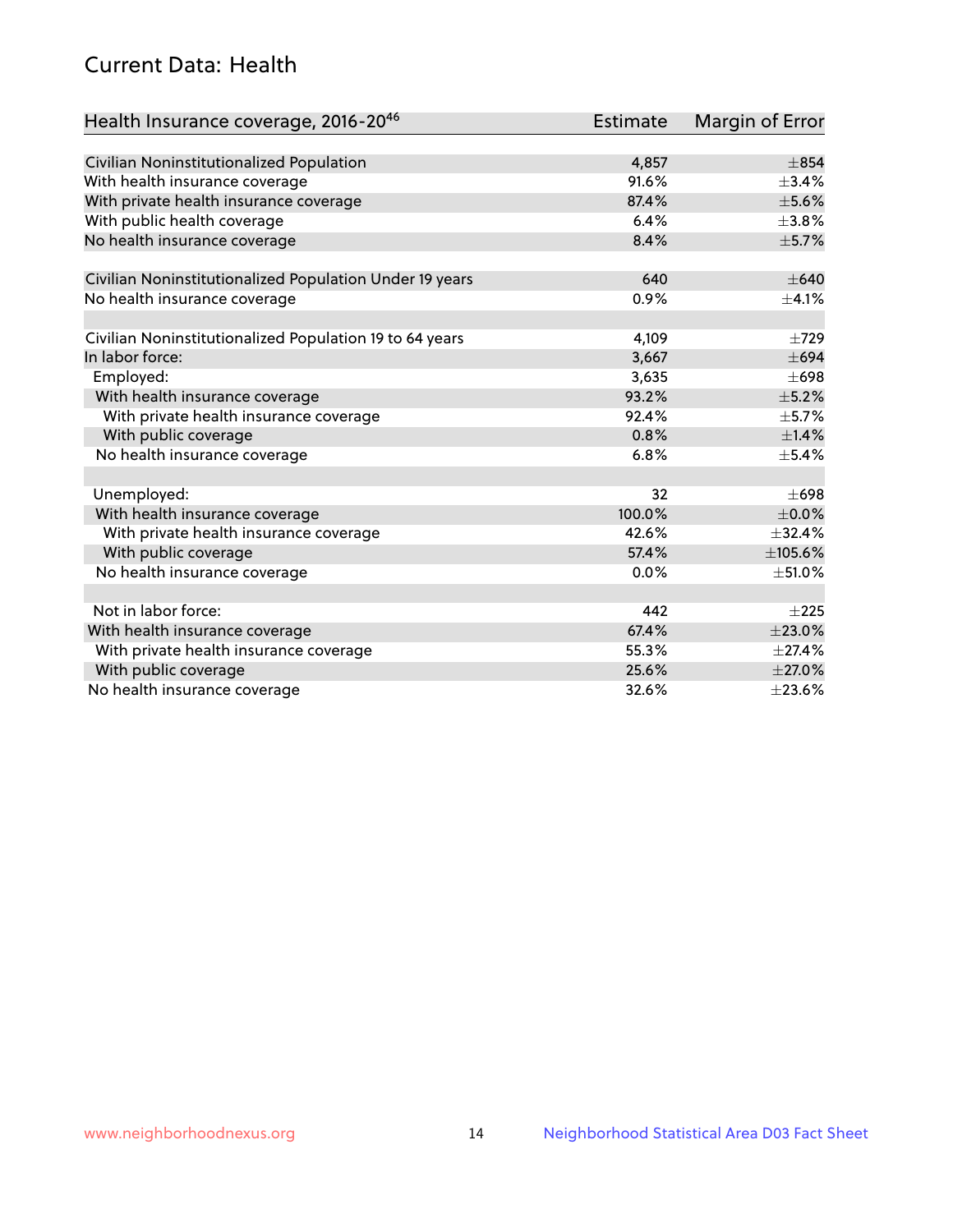#### Notes:

- 1. Source: U.S. Census Bureau, Decennial Census 2000, SF1 tables P8, P12; American Community Survey, tables B01001, B03002
- 2. This category includes Pacific Islanders, Native Americans and Alaska Natives, people who identify as some other race, and those who identify as bi/multi racial.
- 3. Source: U.S. Census Bureau, Decennial Census 2000, SF1 tables P15, P16, P18, P19; American Community Survey, tables B11001, B11005, B11003
- 4. Source: U.S. Census Bureau, Decennial Census 2000, SF3 table P37; American Community Survey, table B15002
- 5. Source: U.S. Census Bureau, Longitudinal Employer-Household Dynamics Residential Area Characteristics, Table JT01 (Primary Jobs); Workplace Area Characteristics, Table JT00 (All Jobs)
- 6. Source: U.S. Census Bureau, Decennial Census 2000, SF3 tables P52, P87; American Community Survey, tables B19001, B17001
- 7. Source: U.S. Census Bureau, Decennial Census 2000, SF1 tables H3, H4; American Community Survey, tables B25002, B25009
- 8. Source: U.S. Census Bureau, Decennial Census 2000, SF3 table H44; American Community Survey, tables B25044
- 9. Source: Atlanta Police Department, COBRA; U.S. Census Bureau, American Community Survey, table B01001
- 10. Source: U.S. Census Bureau, American Community Survey, table B01001
- 11. Source: U.S. Census Bureau, American Community Survey, table B03002
- 12. Source: U.S. Census Bureau, American Community Survey, table B05002
- 13. Source: U.S. Census Bureau, American Community Survey, table B05003
- 14. Source: U.S. Census Bureau, American Community Survey, tables B19001, B19025, B19051, B19061, B19055, B19065, B19059, B19069, B19056, B19066, B19057, B19067, B22001, B19101, B19127
- 15. Source: U.S. Census Bureau, American Community Survey, tables B19201, B19214, B20017, B19313
- 16. Source: U.S. Census Bureau, American Community Survey, table B17010
- 17. Source: U.S. Census Bureau, American Community Survey, tables B17001, B17006, B17021, B17007. Table totals may be lower than the total population, as they are based on the population for whom poverty status is determined.
- 18. Source: U.S. Census Bureau, American Community Survey, B17001H, B17001B, B17001D, B17001I. Table totals may be lower than the total population, as they are based on the population for whom poverty status is determined.
- 19. Source: U.S. Census Bureau, American Community Survey, tables B23001, B23008
- 20. Source: U.S. Census Bureau, American Community Survey, table C24030
- 21. Source: U.S. Census Bureau, American Community Survey, table C24010
- 22. Source: U.S. Census Bureau, American Community Survey, table B24080
- 23. Source: U.S. Census Bureau, Longitudinal Employer-Household Dynamics Origin-Destination Data, Tables JT00 Main and JT00 Aux
- 24. Source: U.S. Census Bureau, Longitudinal Employer-Household Dynamics Origin-Destination Data, Tables JT00 Main and JT00 Aux
- 25. Source: U.S. Census Bureau, Longitudinal Employer-Household Dynamics Origin-Destination Data, Tables JT00 Main and JT00 Aux
- 26. Source: U.S. Census Bureau, Longitudinal Employer-Household Dynamics Origin-Destination Data, Tables JT00 Main and JT00 Aux
- 27. Source: U.S. Census Bureau, American Community Survey, table B14001
- 28. Source: U.S. Census Bureau, American Community Survey, table B15002
- 29. Source: U.S. Census Bureau, American Community Survey, tables B11001, B11003, B11007, B11005, B09019
- 30. Source: U.S. Census Bureau, American Community Survey, tables B25002, B25003, B25004
- 31. Source: U.S. Census Bureau, American Community Survey, table B25024
- 32. Source: U.S. Census Bureau, American Community Survey, table B25034
- 33. Source: U.S. Census Bureau, American Community Survey, tables B25009, B25008, B25003
- 34. Source: U.S. Census Bureau, American Community Survey, table B07003
- 35. Source: U.S. Census Bureau, American Community Survey, table B25075. This value is self-reported and may differ from home values as determined by the County Tax Assessor.
- 36. Source: U.S. Census Bureau, American Community Survey, table B25081
- 37. Source: U.S. Census Bureau, American Community Survey, table B25087
- 38. Source: U.S. Census Bureau, American Community Survey, table B25091
- 39. Excludes units where Selected Monthly Owner Costs as a Percentage of Income cannot be computed.
- 40. Excludes units where Selected Monthly Owner Costs as a Percentage of Income cannot be computed.
- 41. Source: U.S. Census Bureau, American Community Survey, table B25063
- 42. Source: U.S. Census Bureau, American Community Survey, table B25070
- 43. Excludes units where Gross Rent as a Percentage of Income cannot be computed.
- 44. Source: U.S. Census Bureau, American Community Survey, tables B08101, B08013
- 45. Source: U.S. Census Bureau, American Community Survey, table B25044
- 46. Source: U.S. Census Bureau, American Community Survey, tables B18135, B27011

The dagger (†) symbol denotes values that cannot be computed.